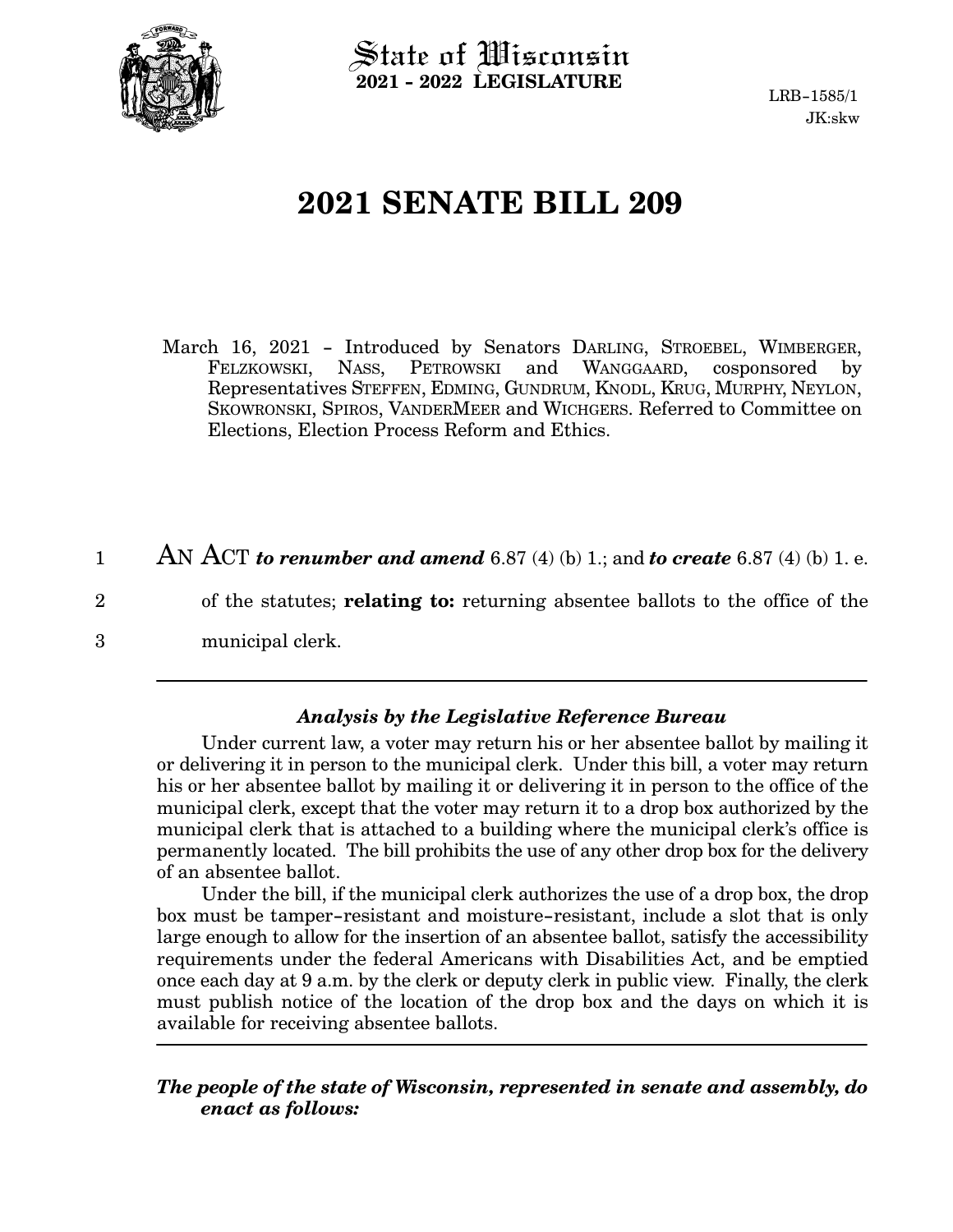## **SENATE BILL 209 SECTION** 1

**SECTION 1.** 6.87 (4) (b) 1. of the statutes is renumbered 6.87 (4) (b) 1. a. and amended to read: 1 2

6.87 **(4)** (b) 1. a. Except as otherwise provided in s. 6.875, an elector voting absentee, other than a military elector or an overseas elector, shall make and subscribe to the certification before one witness who is an adult U.S. citizen. A military elector or an overseas elector voting absentee, regardless of whether the elector qualifies as a resident of this state under s. 6.10, shall make and subscribe to the certification before one witness who is an adult but who need not be a U.S. citizen. The absent elector, in the presence of the witness, shall mark the ballot in a manner that will not disclose how the elector's vote is cast. The elector shall then, still in the presence of the witness, fold the ballots so each is separate and so that the elector conceals the markings thereon and deposit them in the proper envelope. If a consolidated ballot under s. 5.655 is used, the elector shall fold the ballot so that the elector conceals the markings thereon and deposit the ballot in the proper envelope. If proof of residence under s. 6.34 is required and the document enclosed by the elector under this subdivision does not constitute proof of residence under s. 6.34, the elector shall also enclose proof of residence under s. 6.34 in the envelope. Except as provided in s. 6.34 (2m), proof of residence is required if the elector is not a military elector or an overseas elector and the elector registered by mail or by electronic application and has not voted in an election in this state. If the elector requested a ballot by means of facsimile transmission or electronic mail under s. 6.86 (1) (ac), the elector shall enclose in the envelope a copy of the request which bears an original signature of the elector. The elector may receive assistance under sub. (5). The return envelope shall then be sealed. The witness may not be a candidate. 3 4 5 6 7 8 9 10 11 12 13 14 15 16 17 18 19 20 21 22 23 24